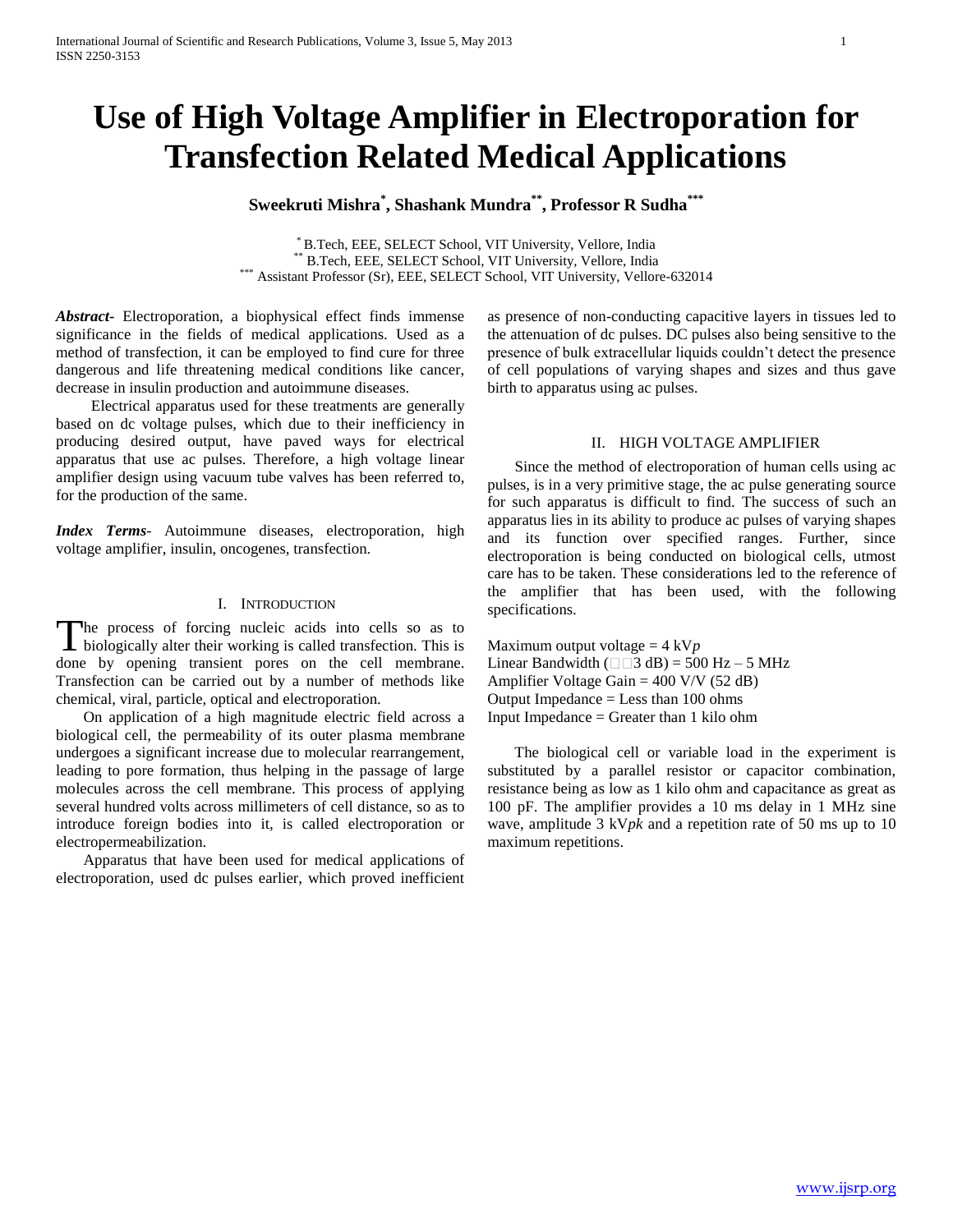

**Fig 1: Proposed High Voltage Amplifier**

### III. AMPLIFIER DESIGN

 High frequency and wide linear bandwidth combinations producing high voltage output are realized by using vacuum tubes which have to meet output specifications that demand impedance to be less than 100 ohms. A modified circlotron buffer is used in the output stage which provides low output impedance and thus eliminates the need of an expensive component which is an impedance matching transformer.

 The proposed amplifier in figure 1 consists of a number of stages in which the first stage i.e the input stage is a differential signal producing stage(to be utilized by the second stage),where an op-amp buffer is used. In the second stage,a differential triode valve produces half the voltage gain. A series of push pull amplifiers constitute the third stage and provide the rest of the gain. The final stage has the modified circlotron as discussed above.

#### IV. TRANSFECTION

 Once the biological load or cell has been electro orated by the above method, the pores formed in the cell membrane give easy passage to the molecules to go inside the cell. This deliberate process of introducing foreign materials especially nucleic acids into the cells is called transfection. Another term for transfection is transformation since genetic material inside the cells are transformed and genetically modified. In transfection, the material to be deposited inside is mixed with a cationic lipid, thus producing liposomes that fuse to the cell membrane and deposit their cargo inside. The general structure of a synthetic cationic lipid has been shown in fig 2.



 Various methods that are employed under transfection are (Fig 3 shows the related diagram):

1. Chemical methods:

- a. Use of calcium phosphate
- b. Use of highly branched organic compounds
- c. Lipo fection
- d. Use of cationic polymers
- 2. Non chemical methods
	- a. Electroporation
	- b. Sono poration
	- c. Optical transfection
	- d. Protoplast transfusion
- 3. Particle based methods:
	- a. Use of gene gun
	- b. Magneto fection
	- c. Impale fection
- 4. Viral methods
- 5. Hybrid methods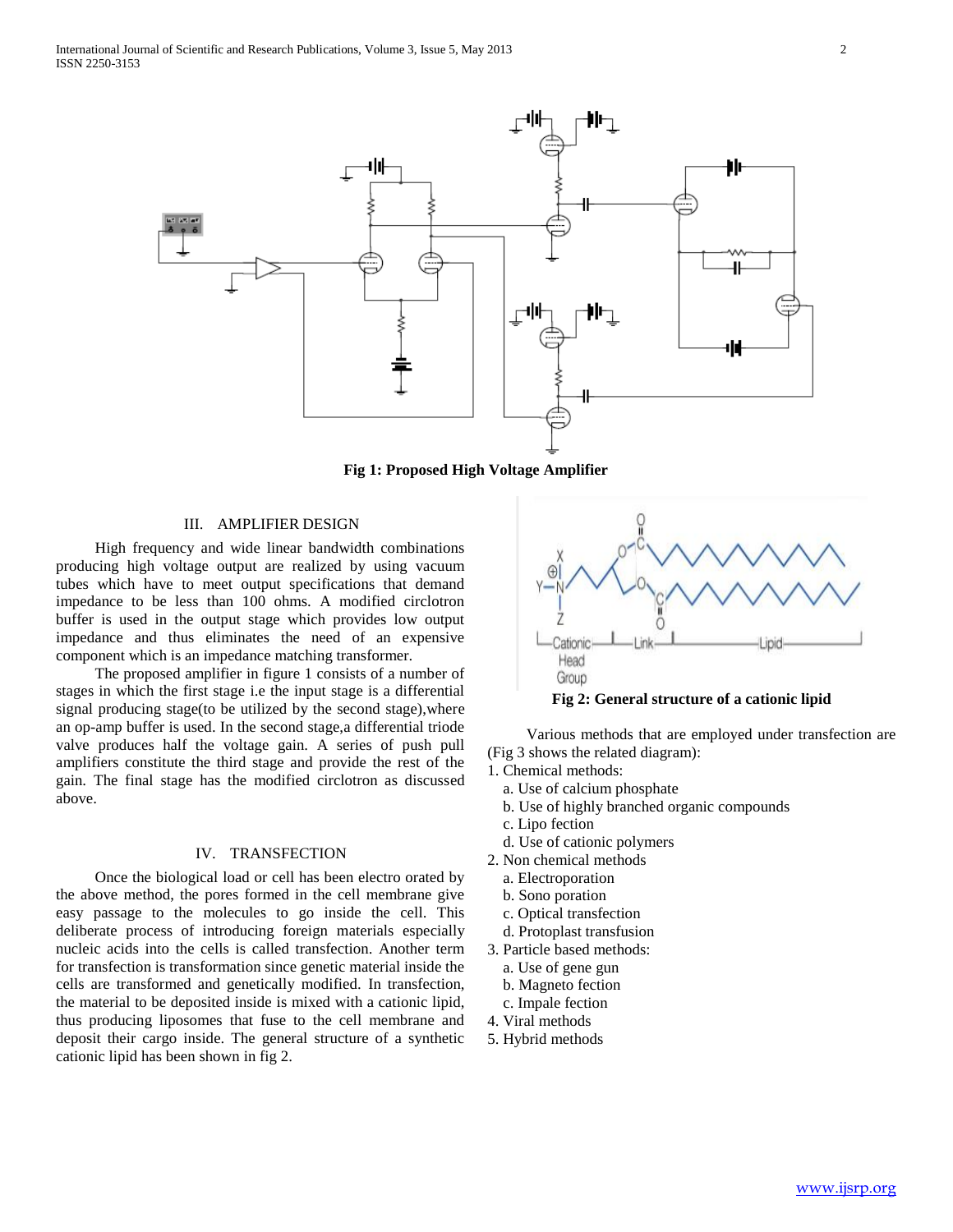International Journal of Scientific and Research Publications, Volume 3, Issue 5, May 2013 3 ISSN 2250-3153



**Fig 2: various transfection technologies.**

 Thus on transfection of nucleic acid materials into the cell, they affect the genes of the nucleus, help in gene therapy, protein metabolism and mutation of cancer cells etc. In this paper, we have studied the effect of transfection carried out by electroporation, for finding methods, which can help in finding cure for cancer, decrease in insulin levels and autoimmune diseases. Let us now see some of the uses of this method.

# V. EFFECT ON ONCOGENES

 All cells have nuclei that contain genes. The genes that trigger cancer are called oncogenes.

- 1. **Transfection of DNA to detect the presence of oncogenes**: Laboratory tested oncogenes are similar to RAS genes. DNA transfection has been found to be a very promising method of detecting oncogenes and experimental tumor. It has thus led to the knowledge of several oncogenes. To generate recombination events, fragments of random genes are litigated together inside transfected cells. Proto-oncogenes are activated by fusion events like gene fusions, gene truncation, enhancer activation etc. These proto-oncogenes were earlier absent in cancer cells. Thus, to detect oncogenes, presence of putative oncogenes has to be demonstrated. Thus, by the above process, we can detect the presence of oncogenes and take precautions to prevent it from mutating further.
- 2. **Transfection to stop oncogenes from mutating:** Even though much research hasn't been done in this direction,

but if we transfect some material into the cells, which react with the mutating oncogenes and stop the replication process, spread of cancer can be stopped at a very early stage.

3. **Effect of oncogene transfection:** To increase the growth related properties of heterohybridomas cell line in humans and mice, expression plasmids containing oncogenes v-src, c-Ha-ras are transfected by electroporation into them.

### VI. EFFECT ON INSULIN PRODUCTION

 Insulin is produced in the pancreas of the human body. When the production of insulin goes down, a person suffers from diabetes. Thus, we have suggested transfection as a method to inject material into pancreatic cells that can help in keeping insulin production on.

 For the treatment of type 1 diabetes, beta-cell replacement therapy has proved inefficient due to the availability of limited supply of islet tissues. Thus, a retrovirus vector pLNCX can be used to transfer human insulin into bone marrow stem cells (hMSCs). These transfected hMSCs were found to secrete insulin for more than 3 weeks.

 Thus transfection of insulin cells into the bone marrow can help in keeping the production of insulin on and thus prevent type 1 diabetes.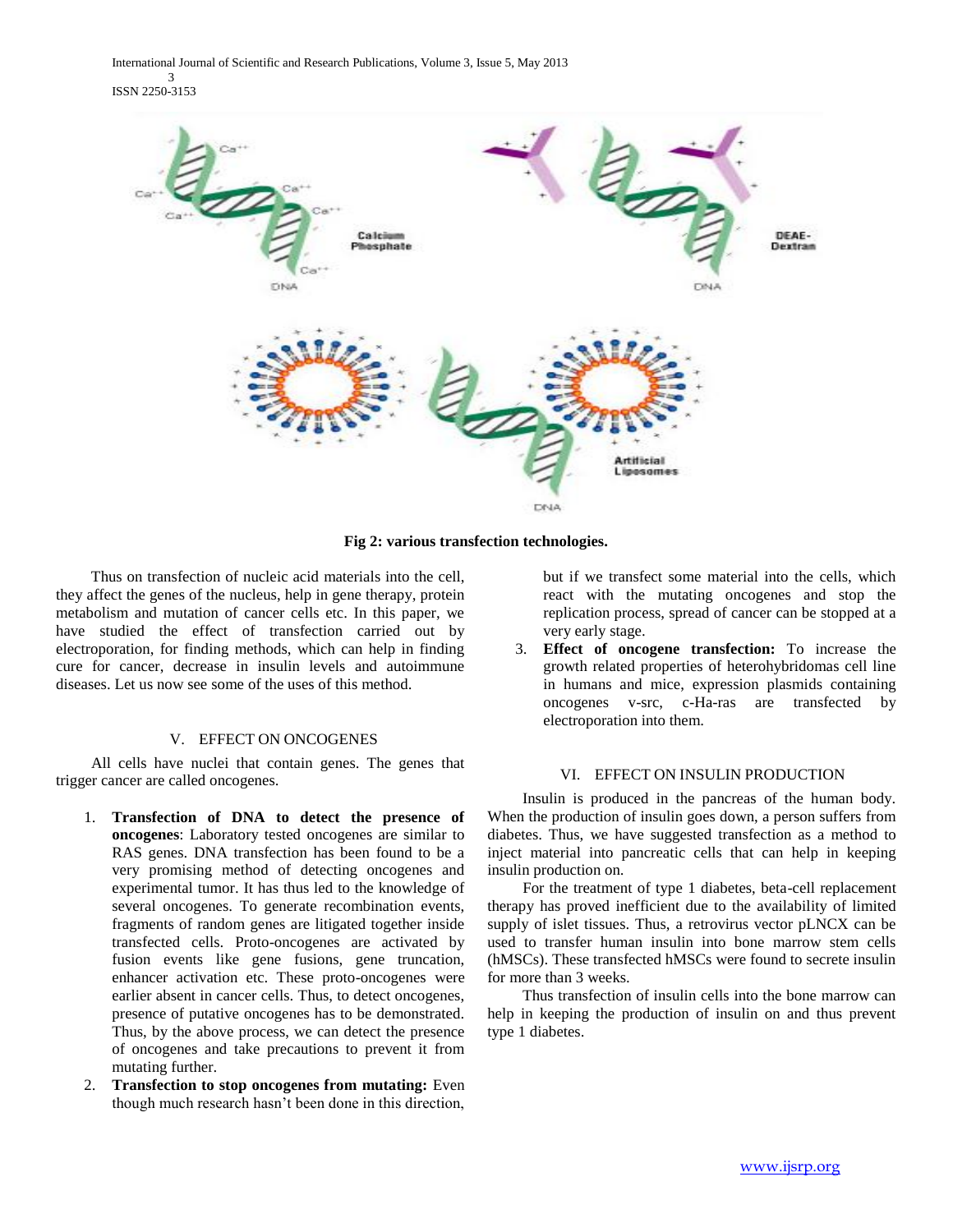

**Fig 3: computer generated insulin**

# VII. EFFECT ON AUTOIMMUNE DISEASES

 When the body immune system loses its ability to differentiate between foreign objects and the cells present in the body, it attacks both alike, thus harming the cells of ones own body. This is basically treated with immunosuppression i.e., decreases the immune response. Another condition related to this is inflammation. By activating anti-inflammatory genes or suppressing inflammatory genes, we can find a cure for these diseases.

 Calcitonin gene-related peptide (CGRP) shows prominent anti-inflammatory actions. On examination, it has been found that CGRP-transfected dendritic cells (DC) prevent the development of Experimental Autoimmune Optic neuritis (EAON) and experimental autoimmune encephalomyelitis (EAE). Due to autoimmune syndrome, normal optic nerves were infected, leading to optic neuritis.

 It has also been shown that transfection works better than other methods of introducing these compounds into the cells. Thus transfection of cgrp can help in finding a cure for autoimmune diseases.



**Fig 4: Normal optic nerves and optic nerves with optic neutris disorder**

Steven H. Reynolds T, Shari J. Stowers, Robert R. Maronpott, Marshall W. Anderson, and Stuart A. Aaronson.

[3] The effects of oncogene transfection on growth and antibody production of human-mouse heterohybridomas.

Otman Hohenwarter, Andrea Waltenberger, Christine Schmatz, Hermann Katinger

[4] Suppression of Murine Experimental Autoimmune Optic Neuritis by Mature Dendritic Cells Transfected with Calcitonin Gene–Related Peptide Gene

Ryusaku Matsuda, Chiharu Nishiyama, Yoshihiko Usui, Takeshi Kezuka

[5] Transfected insulin-like growth factor II modulates the mitogenic response of rat thyrocytes in culture.

Veneziani BM, Di Marino C, Salvatore P, Villone G, Perrotti N, Frunzio R, Tramontano D

Dpt. di Medicina Sperimentale e Clinica, Università di Reggio Calabria, Catanzaro, Italy

- [6] Human bone marrow mesenchymal stem cells transfected with human insulin genes can secrete insulin stably. Lu Y, Wang Z, Zhu M.
- [7] Depatment of General Surgery, Affiliated Hospital of Nantong University, Nantong, Jiangsu Province, China, 2226001.

VIII. CONCLUSION

 We can thus say that by applying methods of electroporation, to be carried out by the use of high voltage amplifier, transfection can be carried out in human cells. This can eventually help in finding a cure , bringing awareness or doing some research work in the field of transfection to treat cancer, diabetes, autoimmune diseases, HIV aids etc.

#### **REFERENCES**

[1] Alteration of oestradiol metabolism in myc oncogene-transfected mouse mammary epithelial cells.

N. T. Telang, F. Arcuri, H. L. Bradlow, M.P. Osborne, and L. Castagnetta, O. M. Granata

[2] Detection and identification of activated oncogenes in spontaneously occurring benign and malignant hepatocellular tumors of the B6C3F1 mouse (Ha-ras/non-ras/hepatocellular adenoma/hepatocellular carcinoma)